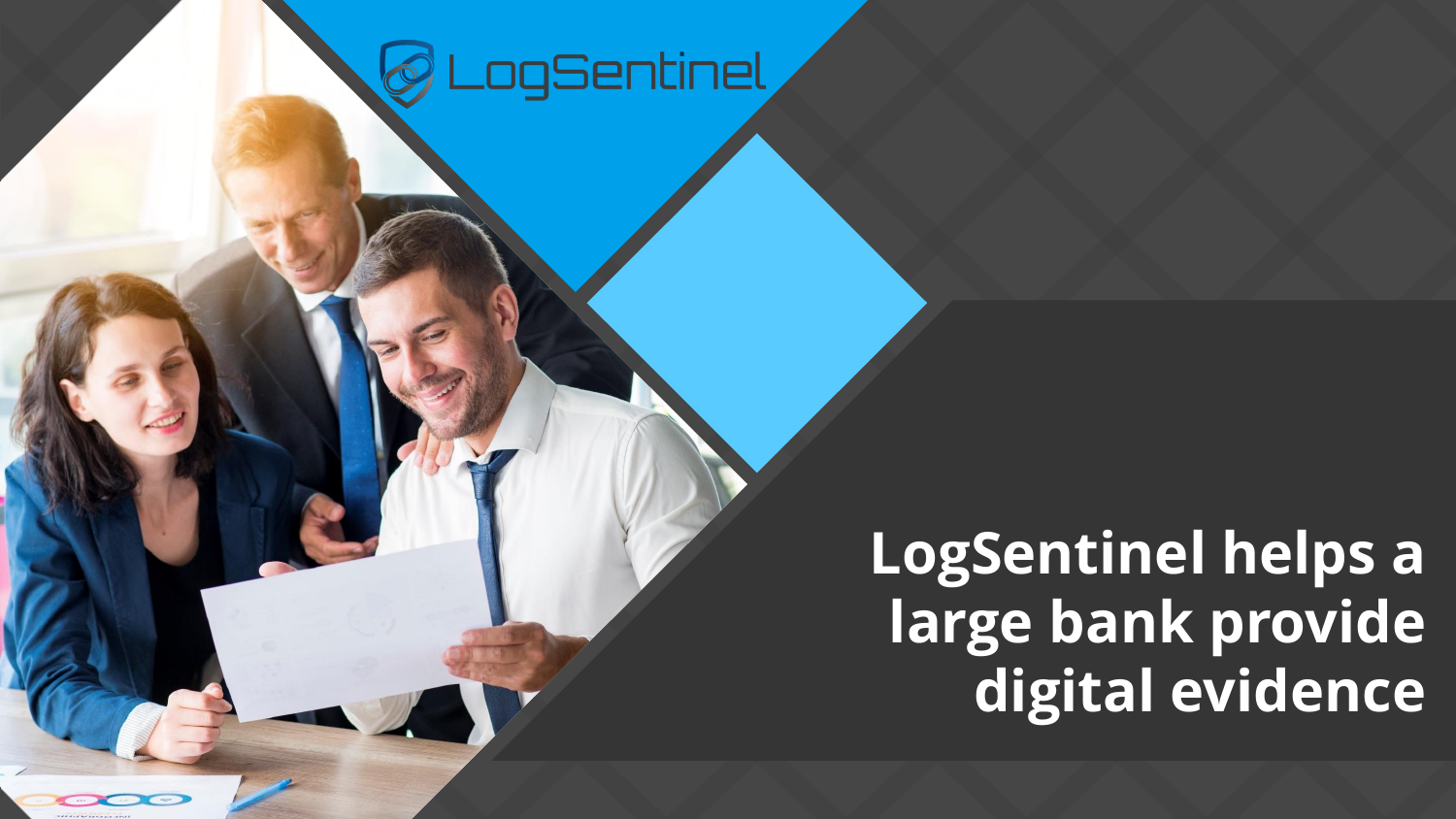# **Business challenge**

The Chief Information Security Officer of a large bank needs to be able to use logs as digital evidence in court cases regarding fraud.

Audit logs make sure that internal privileged actors cannot commit fraud without being detected. However, if logs themselves are unprotected, they can be deleted or modified by the privileged actor. Without additional protection, they may not have sufficient legal strength.

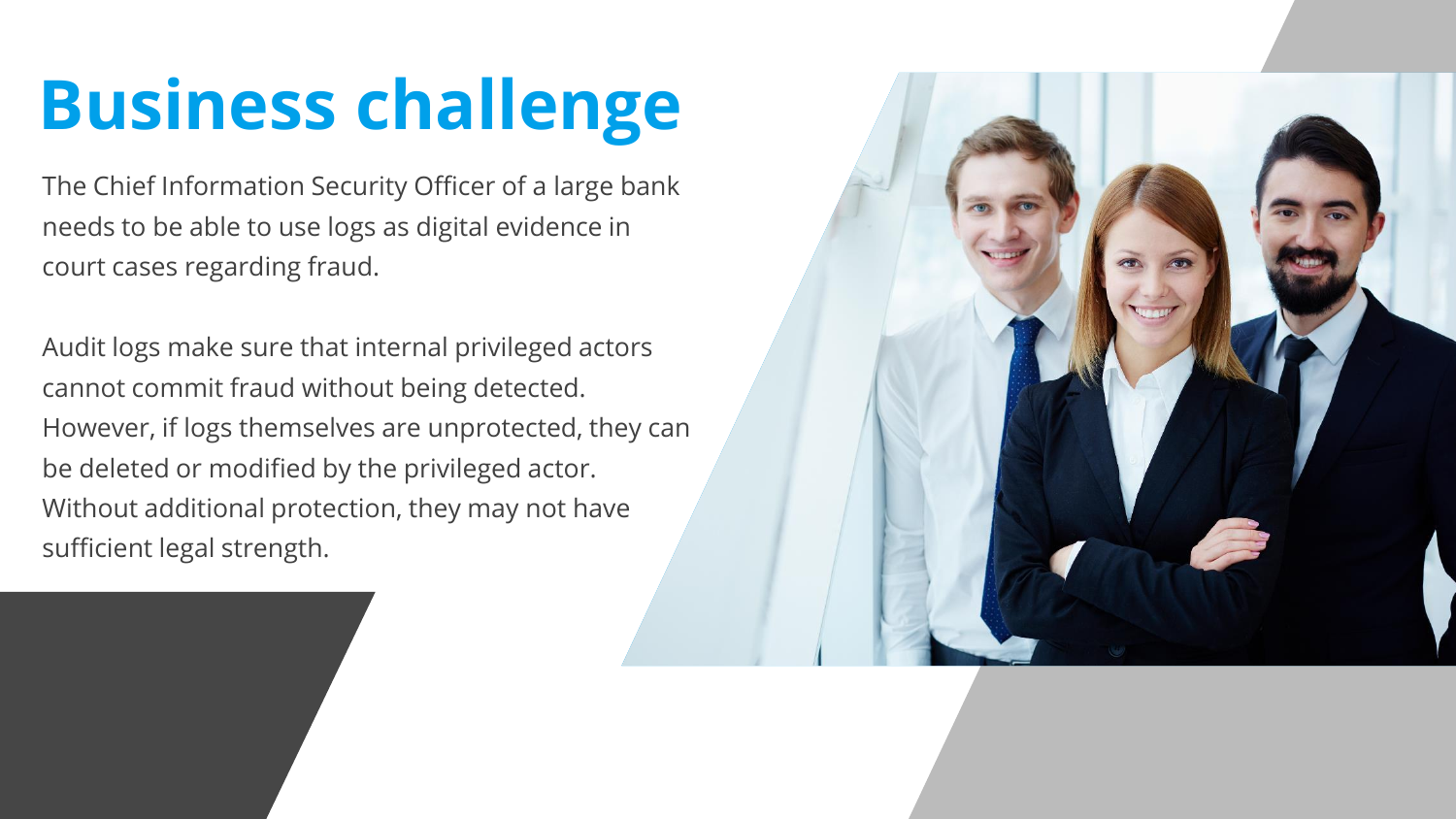

# **Solution**

**LogSentinel SIEM** is integrated with the core banking system to provide immutability of the audit log.

The secure electronic timestamping used, combined with other cryptographic methods, turns the audit logs collected into **legally sound digital evidence**.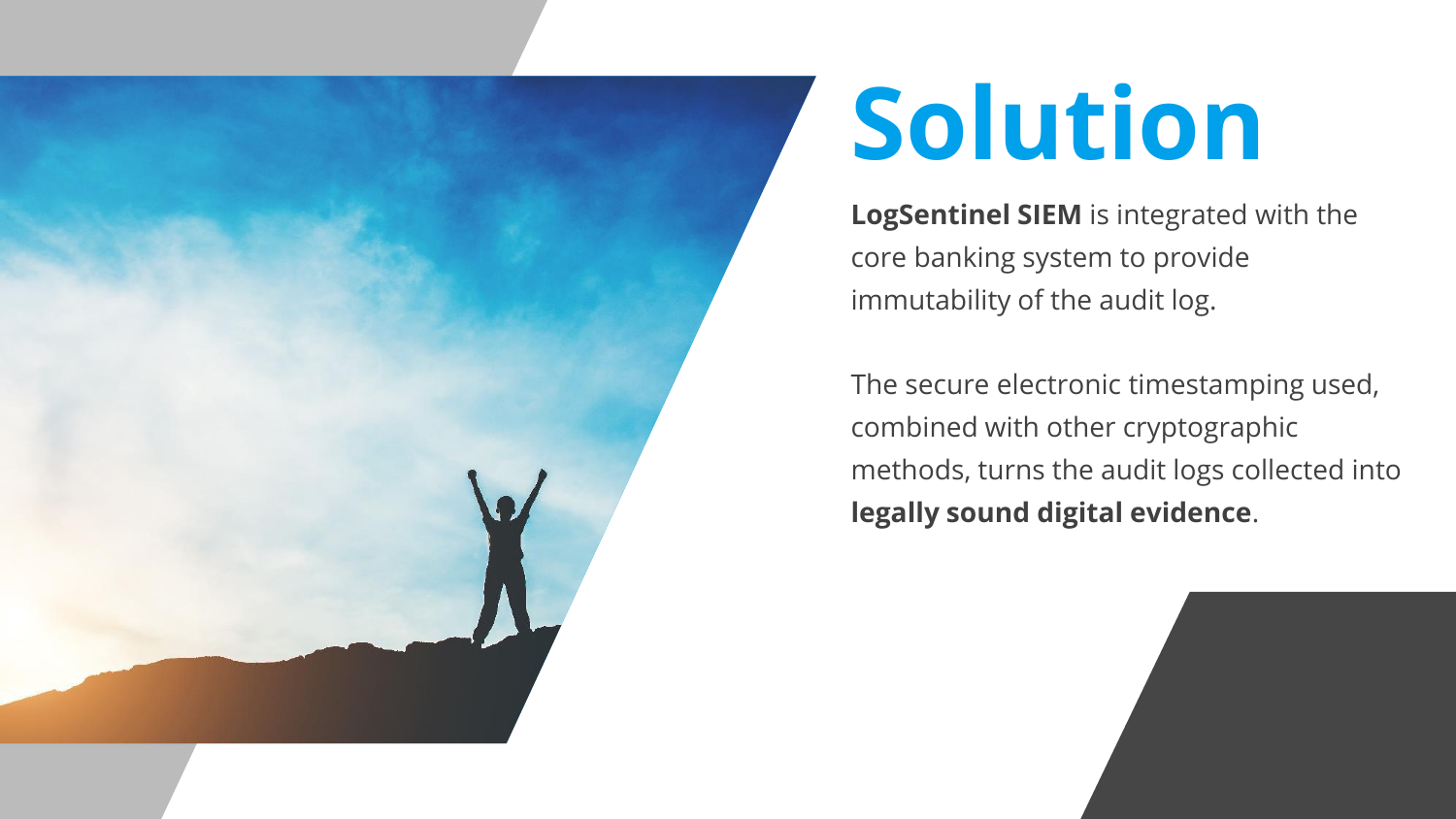## Key **Benefits**

## **EVIDENCE**

**01**

The cryptographically protected and eIDAScompliant audit log is a strong digital evidence

**02**

## **DETERRENCE**

The inability of privileged users to cover their tracks serves as a deterrence for performing fraud

# **03 DETECTION**

The rule-based and machine-learning anomaly detection is used to alert the infosec team on unusual patterns